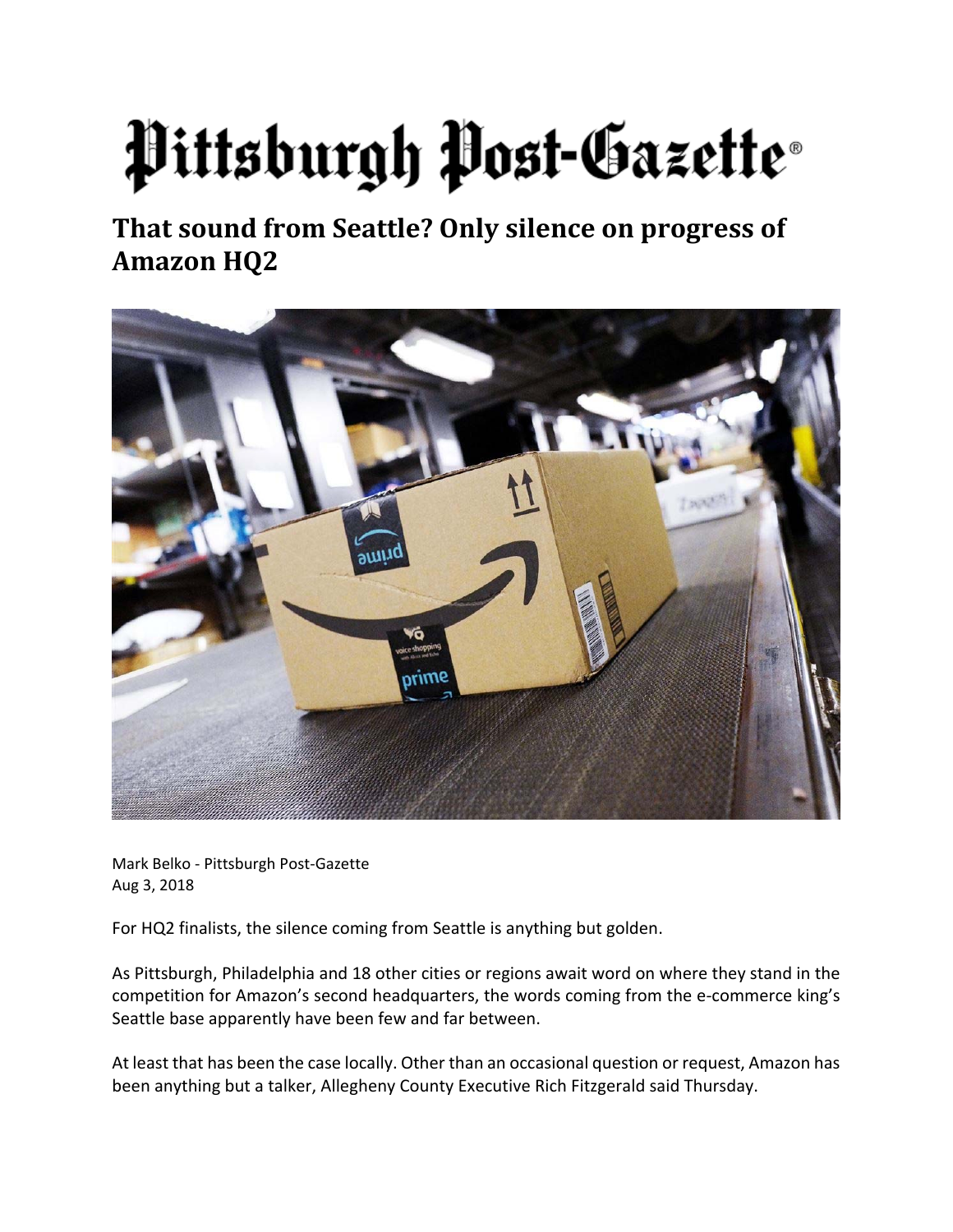"They're very tight lipped. They're keeping things close to the vest," he said.

Getting the cold shoulder could be a cause for alarm in the high-stakes competition for HQ2, which could bring as many as 50,000 jobs and \$5 billion in investment to the winning city.

It could signal that Amazon is not that interested. Except that the other finalists appear to be getting the same brush off, said John Boyd, principal of The Boyd Co., a Princeton, N.J.‐based site selection consultant.

"What's the term, radio silence? They've been mum to the universe of candidates since their on‐ site visits," he said. "Your scenario is not unique to Pittsburgh. It's what I'm hearing throughout the universe of candidate cities."

Amazon has not had much to say publicly about the search for its second headquarters since announcing the 20 finalists in January. Since then, there have been visitsto each of the cities, but no indication from the online retailer as to the status of the selection process.

Mr. Fitzgerald said there has been a question here and there or a request for information but little beyond that. Amazon, he said, has not tipped its hand either way as to where Pittsburgh stands in the hunt.

"You'd love to have them call and say, 'guess what, Pittsburgh is selected.' But we understand the process, that they would take their time. This is a very, very big decision for the company. They're not going to rush into anything," he said.

Local officials, on the other hand, have been doing their best to chat up the city.

They have not been shy about sending Amazon positive news, from the British Airways nonstop to London announced last week to a recent report that ranked Pittsburgh fifth among 50 "momentum markets' in terms tech job growth. They also boasted about Allegheny County having its highest bond rating since 1983.

The goal, Mr. Fitzgerald said, is to "just kind of keep in front of them as much good news as you can" and to show that Pittsburgh, from employment to government stability and other factors like cost of living, is the perfect fit for HQ2, as the second headquarters is called.

"It's like any sales pitch a company would make going after an account," he said.

Mr. Boyd believes Amazon is taking the wrong approach in shrouding the process in secrecy, particularly after launching the highly-publicized search for a second headquarters last fall.

"I think they could do a better job in community relations in dealing with this project, especially because it's so public. The 24‐hour news cycle has embraced this project," he said.